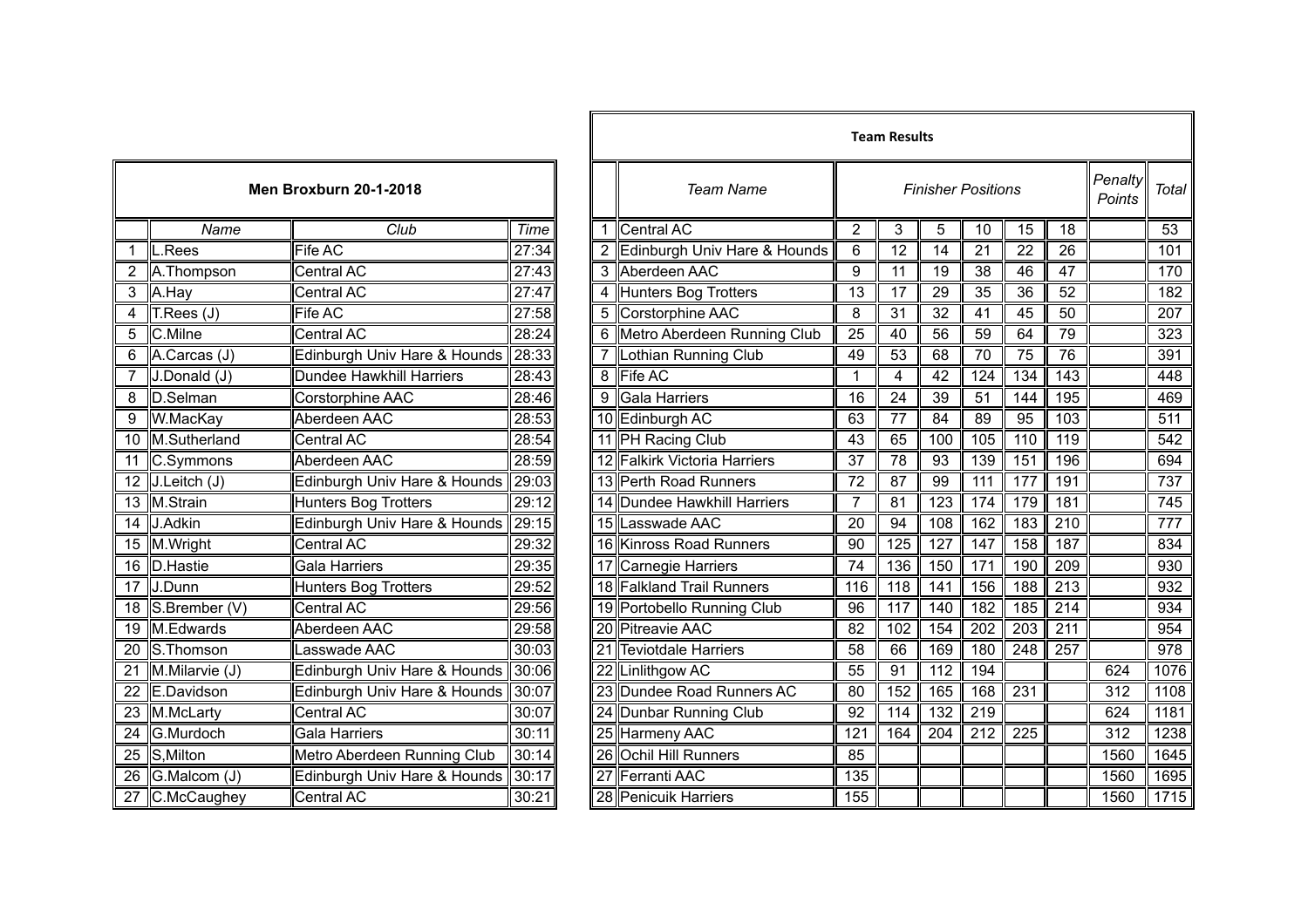| $\overline{28}$ | C.Young (J)                   | Edinburgh Univ Hare & Hounds     | 30:32 |
|-----------------|-------------------------------|----------------------------------|-------|
| 29              | P.Mowbray (V)                 | Hunters Bog Trotters             | 30:34 |
| $\overline{30}$ | A.Johnstone (J)               | Edinburgh Univ Hare & Hounds     | 30:34 |
| 31              | M.Breen                       | Corstorphine AAC                 | 30:34 |
| 32              | T.Ferrington (V)              | Corstorphine AAC                 | 30:38 |
| 33              | L.Miller                      | <b>Central AC</b>                | 30:40 |
| 34              | O.Fraser-Krauss (J)           | Edinburgh Univ Hare & Hounds     | 30:40 |
| 35              | A.Anthony                     | Hunters Bog Trotters             | 30:40 |
| 36              | P.Gierjatowicz                | <b>Hunters Bog Trotters</b>      | 30:42 |
| $\overline{37}$ | P. Moffet                     | <b>Falkirk Victoria Harriers</b> | 30:49 |
| 38              | A.Odentz (J)                  | Aberdeen AAC                     | 30:58 |
| 39              | $\overline{C}$ . Tharme $(J)$ | Gala Harriers                    | 31:00 |
| 40              | <b>T.Brian</b>                | Metro Aberdeen Running Club      | 31:00 |
| 41              | J.Jackson                     | Corstorphine AAC                 | 31:03 |
| $\overline{42}$ | S.Fernando (J)                | <b>Fife AC</b>                   | 31:09 |
| 43              | D.Jubb                        | PH Racing Club                   | 31:11 |
| 44              | F.Logan                       | <b>Central AC</b>                | 31:12 |
| 45              | J.Harrison                    | Corstorphine AAC                 | 31:15 |
| 46              | F.Cruickshank (J)             | Aberdeen AAC                     | 31:18 |
| 47              | F.Thomson                     | Aberdeen AAC                     | 31:21 |
| 48              | A.Ferguson                    | Aberdeen AAC                     | 31:29 |
| 49              | $\overline{M}$ . Lang (V)     | <b>Lothian Running Club</b>      | 31:30 |
| $\overline{50}$ | M.Haskett                     | Corstorphine AAC                 | 31:32 |
| 51              | M.D'Agrosa                    | Gala Harriers                    | 31:34 |
| 52              | E.Crawford                    | <b>Hunters Bog Trotters</b>      | 31:38 |
| 53              | R.Kennedy                     | <b>Lothian Running Club</b>      | 31:40 |
| $\overline{54}$ | S.Murray                      | Aberdeen AAC                     | 31:51 |
| 55              | J.Redding                     | Linlithgow AC                    | 31:54 |
| 56              | <b>B.Ward</b>                 | Metro Aberdeen Running Club      | 31:55 |
| $\overline{57}$ | A.Brockie                     | Corstorphine AAC                 | 31:59 |
| 58              | G.Walker                      | <b>Teviotdale Harriers</b>       | 32:00 |
| 59              | N.Milovsorov (V)              | Metro Aberdeen Running Club      | 32:05 |
| 60              | D.McKinnon                    | Corstorphine AAC                 | 32:07 |

| 28 $C$ . Young (J) | Edinburgh Univ Hare & Hounds   30:32 |       |  | 29 Stirling Triathlon Club | 234 245 |     |  |  | 1248 | 1727 I |
|--------------------|--------------------------------------|-------|--|----------------------------|---------|-----|--|--|------|--------|
| 29 P.Mowbray (V)   | <b>I</b> Hunters Bog Trotters        | 30:34 |  | 30 Lomond Hill Runners AAC | 167     |     |  |  | 1560 | 1727   |
| 30 A.Johnstone (J) | Edinburgh Univ Hare & Hounds 30:34   |       |  | 31 Strathearn Harriers     | 235     | 253 |  |  | 1248 | 1736   |
| 31 M.Breen         | <b>I</b> Corstorphine AAC            | 30:34 |  | 32 Livingston AC           | 254     |     |  |  | 1560 | 1814 l |

## **Masters Teams**

| 34 O.Fraser-Krauss (J) | Edinburgh Univ Hare & Hounds | 30:40 |   | <b>Team Name</b>               |     | Positions       |     | Penalt | <b>Total</b>    |
|------------------------|------------------------------|-------|---|--------------------------------|-----|-----------------|-----|--------|-----------------|
| 35 A.Anthony           | <b>Hunters Bog Trotters</b>  | 30:40 |   | Corstorphine AAC               | 3   | 8               | 10  |        | 21              |
| 36 P.Gierjatowicz      | Hunters Bog Trotters         | 30:42 |   | 2 Lothian Running Club         | 4   | 12              | 13  |        | 29              |
| 37 ∥P. Moffet          | Falkirk Victoria Harriers    | 30:49 | 3 | Perth Road Runners             | 9   | 15              | 27  |        | 51              |
| 38 A.Odentz (J)        | Aberdeen AAC                 | 30:58 | 4 | Central AC                     |     | 25              | 36  |        | 62              |
| 39 C.Tharme (J)        | Gala Harriers                | 31:00 | 5 | Edinburgh AC                   | 6   | 28              | 37  |        | $\overline{71}$ |
| 40 T.Brian             | Metro Aberdeen Running Club  | 31:00 | 6 | Kinross Road Runners           | 16  | 34              | 35  |        | 85              |
| 41 J.Jackson           | Corstorphine AAC             | 31:03 |   | <b>PH Racing Club</b>          | 20  | 23              | 44  |        | 87              |
| 42 S.Fernando (J)      | Fife AC                      | 31:09 |   | Portobello Running Club        | 18  | 29              | 46  |        | 93              |
| 43 D.Jubb              | PH Racing Club               | 31:11 |   | 9 Fife AC                      | 33  | 42              | 49  |        | 124             |
| 44 F.Logan             | Central AC                   | 31:12 |   | 10 Falkland Trail Runners      | 30  | 47              | 57  |        | 134             |
| 45 J.Harrison          | Corstorphine AAC             | 31:15 |   | 11 Carnegie Harriers           | 11  | 54              | 70  |        | 135             |
| 46 F.Cruickshank (J)   | Aberdeen AAC                 | 31:18 |   | 12 Hunters Bog Trotters        | 2   | 69              | 76  |        | 147             |
| 47 F.Thomson           | Aberdeen AAC                 | 31:21 |   | 13 Dunbar Running Club         | 17  | 40              | 107 |        | 164             |
| 48 A.Ferguson          | Aberdeen AAC                 | 31:29 |   | 14 Lasswade AAC                | 26  | 62              | 80  |        | 168             |
| 49 M.Lang (V)          | othian Running Club          | 31:30 |   | 15 Harmeny AAC                 | 31  | 64              | 94  |        | 189             |
| 50 M.Haskett           | Corstorphine AAC             | 31:32 |   | 16 Metro Aberdeen Running Club | 5   | 7               |     | 187    | 199             |
| 51 M.D'Agrosa          | Gala Harriers                | 31:34 |   | 17 Falkirk Victoria Harriers   | 45  | 55              | 103 |        | 203             |
| 52 E.Crawford          | Hunters Bog Trotters         | 31:38 |   | 18 Pitreavie AAC               | 21  | 92              | 93  |        | 206             |
| 53 R.Kennedy           | othian Running Club          | 31:40 |   | 19 Dundee Hawkhill Harriers    | 72  | 77              | 79  |        | 228             |
| 54 S.Murray            | Aberdeen AAC                 | 31:51 |   | 20 Dundee Road Runners AC      | 56  | 65              | 118 |        | 239             |
| 55 J.Redding           | Linlithgow AC                | 31:54 |   | 21 Teviotdale Harriers         | 68  | $\overline{78}$ | 132 |        | 278             |
| 56 B.Ward              | Metro Aberdeen Running Club  | 31:55 |   | 22 Aberdeen AAC                | 22  | 83              |     | 187    | 292             |
| 57 A.Brockie           | Corstorphine AAC             | 31:59 |   | 23 Gala Harriers               | 88  | 104             |     | 187    | 379             |
| 58 G.Walker            | <b>Teviotdale Harriers</b>   | 32:00 |   | 24 Ochil Hill Runners          | 14  |                 |     | 374    | 388             |
| 59 N.Milovsorov (V)    | Metro Aberdeen Running Club  | 32:05 |   | 25 Ferranti AAC                | 43  |                 |     | 374    | 417             |
| 60 D.McKinnon          | Corstorphine AAC             | 32:07 |   | 26 Stirling Triathlon Club     | 120 | 129             |     | 187    | 436             |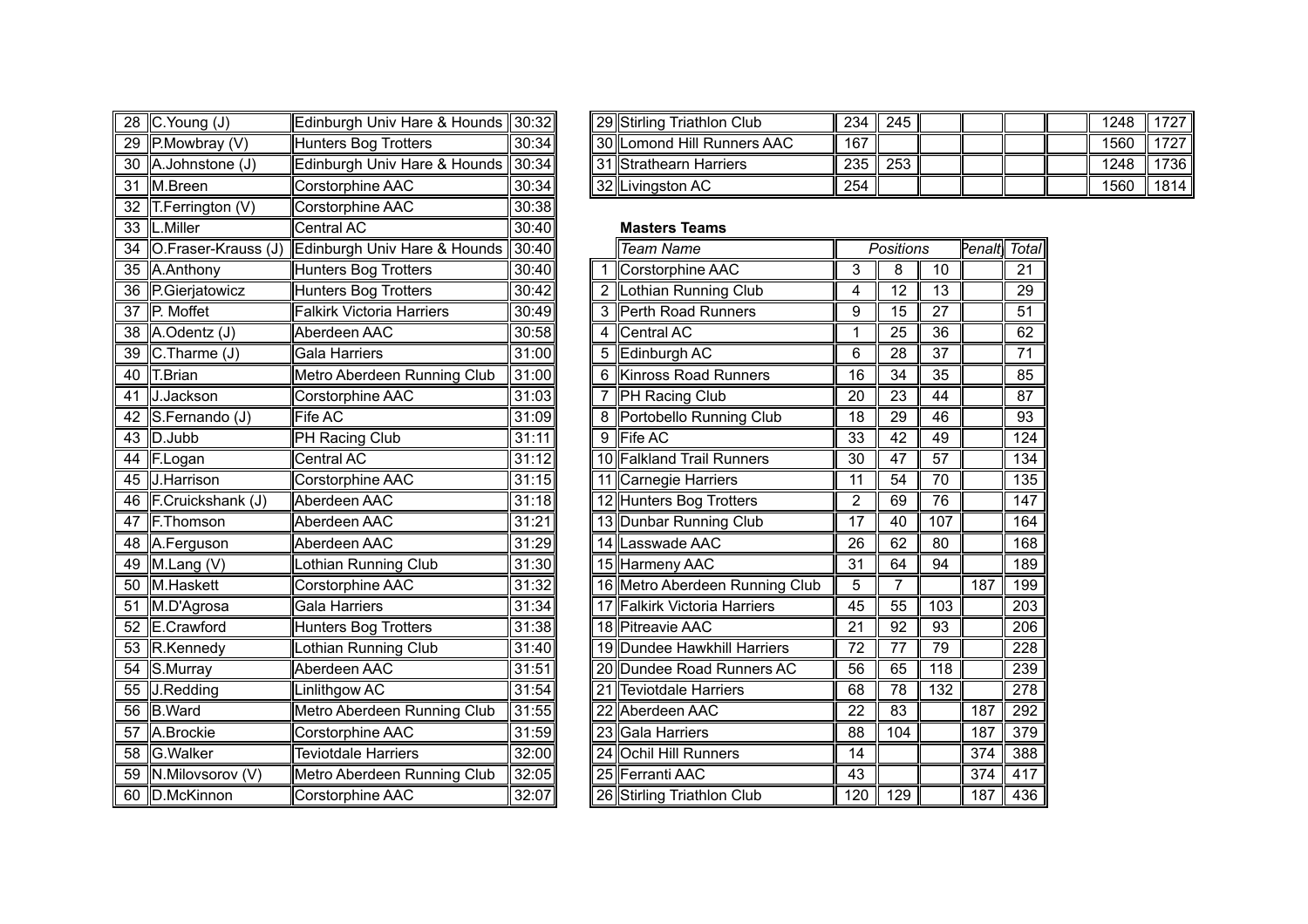| 61              | J.Barton (J)       | Aberdeen AAC                     | 32:15 |
|-----------------|--------------------|----------------------------------|-------|
| 62              | D.Hall             | Corstorphine AAC                 | 32:15 |
| 63              | L.Johnson (V)      | Edinburgh AC                     | 32:15 |
| 64              | S.Buchan (V)       | Metro Aberdeen Running Club      | 32:27 |
| 65              | C.Somerville       | PH Racing Club                   | 32:27 |
| 66              | R.Anderson         | <b>Teviotdale Harriers</b>       | 32:29 |
| 67              | A.Hoyle            | Corstorphine AAC                 | 32:34 |
| 68              | O.Williams         | Lothian Running Club             | 32:41 |
| 69              | R.Milne (V)        | Corstorphine AAC                 | 32:44 |
| 70              | J.Dick             | Lothian Running Club             | 32:51 |
| $\overline{71}$ | R.Mon-Williams (J) | Edinburgh Univ Hare & Hounds     | 32:51 |
| 72              | D.Knight (V)       | <b>Perth Road Runners</b>        | 32:54 |
| 73              | K.Ovenstone (V)    | Corstorphine AAC                 | 32:54 |
| 74              | P.Kieran (V)       | Carnegie Harriers                | 32:54 |
| $\overline{75}$ | C.Partridge (V)    | Lothian Running Club             | 32:59 |
| 76              | A.Knowles (V)      | Lothian Running Club             | 32:59 |
| 77              | N.Wolverston       | Edinburgh AC                     | 32:59 |
| 78              | J.Shanks           | <b>Falkirk Victoria Harriers</b> | 33:08 |
| 79              | C.Richardson       | Metro Aberdeen Running Club      | 33:16 |
| 80              | C.Earl             | Dundee Road Runners AC           | 33:22 |
| $\overline{81}$ | C.McCormack        | <b>Dundee Hawkhill Harriers</b>  | 33:25 |
| $\overline{82}$ | E.Ross             | <b>Pitreavie AAC</b>             | 33:32 |
| 83              | T.Wilson           | Corstorphine AAC                 | 33:44 |
| 84              | I.McDonald         | Edinburgh AC                     | 33:44 |
| 85              | D.Millar (V)       | Ochil Hill Runners               | 33:56 |
| 86              | <b>T.Martin</b>    | Metro Aberdeen Running Club      | 33:59 |
| 87              | $D.R$ yan $(V)$    | <b>Perth Road Runners</b>        | 34:02 |
| 88              | <b>B.Murphy</b>    | Edinburgh Univ Hare & Hounds     | 34:05 |
| $\overline{89}$ | S.Watters          | Edinburgh AC                     | 34:07 |
| 90              | M.Newton (V)       | <b>Kinross Road Runners</b>      | 34:09 |
| 91              | I.Logan            | Linlithgow AC                    | 34:21 |
| 92              | N.Williamson (V)   | Dunbar Running Club              | 34:24 |
| 93              | M.McQuaid          | <b>Falkirk Victoria Harriers</b> | 34:29 |

| <b>CA</b><br>- 1 | ∪ Barton (J<br>ıιυ. | 'IAberdeen AAC           | :15∥<br>000<br>∍ U  | Hill<br>$\sim$<br>$\sim$<br>-<br>∸AA∪<br>Runners<br>⊥omon~ | $\sim$ |                   | --  | 44       |
|------------------|---------------------|--------------------------|---------------------|------------------------------------------------------------|--------|-------------------|-----|----------|
| $\sim$<br>ᅆ      | .Hall<br>IID        | `orstorphine AAC<br>וששו | :15∥<br>م ہ ا<br>◡▵ | <b>"ഹ</b><br>. .<br>Harriers<br>strathearrے<br>.           | ın.    | $\sqrt{2}$<br>ں ا | 187 | .<br>44. |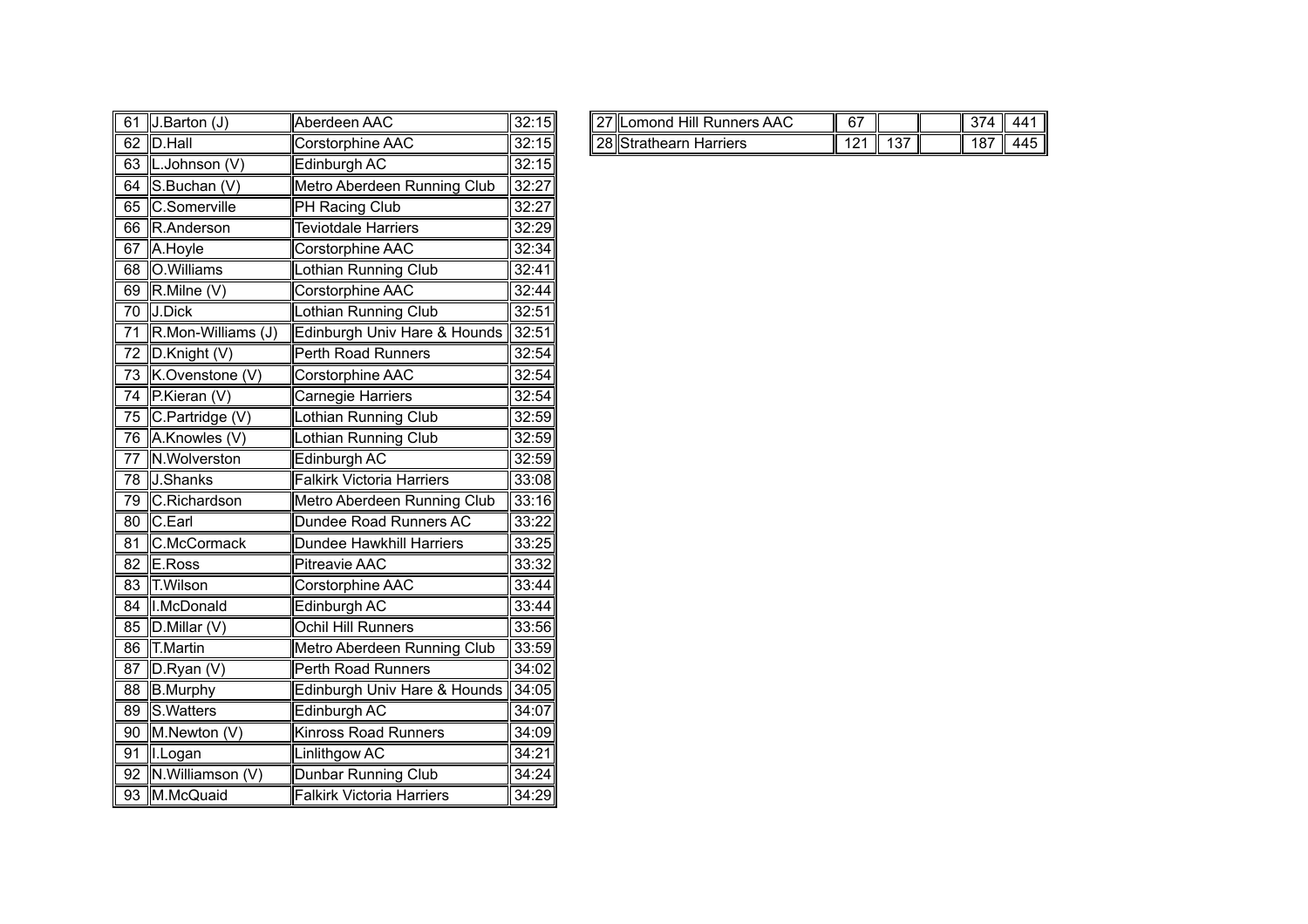| $\overline{94}$ | J.Darling (J)         | asswade AAC                    | 34:40 |
|-----------------|-----------------------|--------------------------------|-------|
| $\overline{95}$ | I.Craven              | Edinburgh AC                   | 34:40 |
| 96              | W.Jarvie (V)          | <b>Portobello Running Club</b> | 34:46 |
| 97              | H.Jones               | <b>Hunters Bog Trotters</b>    | 34:54 |
| 98              | B.McCornish (V)       | Lothian Running Club           | 34:56 |
| 99              | K.Riddell             | Perth Road Runners             | 35:00 |
|                 | 100 T.Lawrence (V)    | PH Racing Club                 | 35:04 |
|                 | 101 L.Sleigh          | Corstorphine AAC               | 35:05 |
|                 | 102 C.Warner (V)      | <b>Pitreavie AAC</b>           | 35:12 |
|                 | 103 M.McDermot        | Edinburgh AC                   | 35:19 |
|                 | 104 T.Griffen (V)     | Aberdeen AAC                   | 35:23 |
|                 | 105 W.Beveridge (V)   | PH Racing Club                 | 35:25 |
|                 | 106 V.Jack (V)        | Corstorphine AAC               | 35:28 |
|                 | 107 D.Eckersley (V)   | <b>Central AC</b>              | 35:28 |
|                 | 108 A.McGlone (V)     | Lasswade AAC                   | 35:31 |
|                 | 109 E.Stark           | Corstorphine AAC               | 35:31 |
|                 | 110 D.Candlish        | <b>PH Racing Club</b>          | 35:34 |
|                 | 111 R.Glen (V)        | <b>Perth Road Runners</b>      | 35:43 |
|                 | 112 D.Marshall        | Linlithgow AC                  | 35:46 |
|                 | 113 G.Picard-Lalonde  | Edinburgh Univ Hare & Hounds   | 35:46 |
|                 | 114 C.O'Donnell       | <b>Dunbar Running Club</b>     | 35:46 |
|                 | 115 M.Ferguson (V)    | Edinburgh AC                   | 35:54 |
|                 | 116 D.Clark           | <b>Falkland Trail Runners</b>  | 35:56 |
|                 | 117 $C$ . Taylor (V)  | Portobello Running Club        | 35:58 |
|                 | 118 B.Cruickshank (V) | <b>Falkland Trail Runners</b>  | 35:58 |
|                 | 119 S.Love            | <b>PH Racing Club</b>          | 36:04 |
|                 | 120 F.McDonald        | Edinburgh AC                   | 36:06 |
|                 | 121 G.Stewart (V)     | <b>Harmeny AAC</b>             | 36:08 |
|                 | 122 D.Eades (V)       | Lothian Running Club           | 36:11 |
|                 | 123 R.Borgeal         | Dundee Hawkhill Harriers       | 36:11 |
|                 | 124 D.Newman (V)      | Fife AC                        | 36:12 |
|                 | 125 S.Stachan (V)     | <b>Kinross Road Runners</b>    | 36:15 |
|                 | 126 M.Grant           | <b>Hunters Bog Trotters</b>    | 36:19 |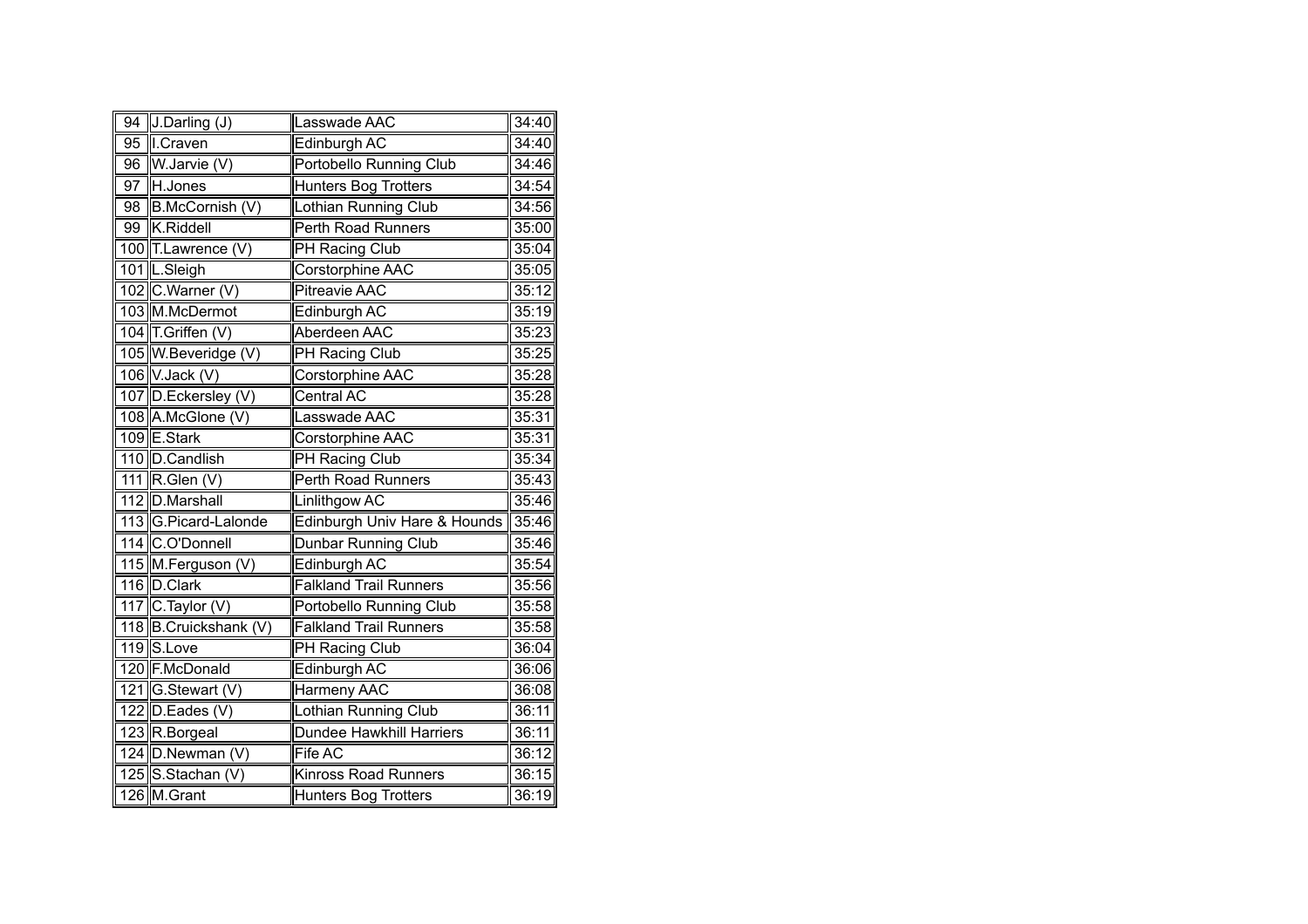| 127 A.Laycock (V)      | <b>Kinross Road Runners</b>      | 36:23 |
|------------------------|----------------------------------|-------|
| 128 $D.$ Shaw $(V)$    | Central AC                       | 36:28 |
| 129 A.Latham (V)       | Edinburgh AC                     | 36:29 |
| 130 D.Rivera (V)       | <b>Edinburgh AC</b>              | 36:32 |
| 131 A.Cameron (V)      | Corstorphine AAC                 | 36:32 |
| 132 J.Thomas (V)       | Dunbar Running Club              | 36:36 |
| 133 C.Creggan (V)      | <b>Edinburgh AC</b>              | 36:59 |
| 134 J.McIntyre (V)     | Fife AC                          | 37:00 |
| 135 P.Caban (V)        | Ferranti AAC                     | 37:02 |
| 136 K.Davie            | Carnegie Harriers                | 37:11 |
| 137 P.Waring           | <b>PH Racing Club</b>            | 37:15 |
| 138 P.Simpson (V)      | <b>PH Racing Club</b>            | 37:16 |
| 139 G.Matheson (V)     | <b>Falkirk Victoria Harriers</b> | 37:18 |
| 140 N.Park (V)         | <b>Portobello Running Club</b>   | 37:19 |
| 141 M.Murdoch (V)      | <b>Falkland Trail Runners</b>    | 37:19 |
| 142 I.Stewart (V)      | PH Racing Club                   | 37:19 |
| 143 H.Van Rensberg (V) | Fife AC                          | 37:21 |
| 144 F.Johnston         | Gala Harriers                    | 37:28 |
| 145 R.Mussett (V)      | Central AC                       | 37:33 |
| 146 L.Orr (V)          | Edinburgh AC                     | 37:38 |
| 147 J.Beveridge (V)    | Kinross Road Runners             | 37:38 |
| $148$ B.Lees (V)       | Lothian Running Club             | 37:41 |
| 149 M.Diver            | <b>Hunters Bog Trotters</b>      | 37:41 |
| $150$ J. Hynd (V)      | Carnegie Harriers                | 37:41 |
| 151 W.Grieve (V)       | <b>Falkirk Victoria Harriers</b> | 37:45 |
| 152 L.O'Connor (V)     | Dundee Road Runners AC           | 37:48 |
| 153 G.Appelby          | Central AC                       | 37:58 |
| 154 M.Zuidewind        | <b>Pitreavie AAC</b>             | 38:00 |
| 155 K.Cairns           | <b>Penicuik Harriers</b>         | 38:00 |
| 156 M.Western (V)      | <b>Falkland Trail Runners</b>    | 38:08 |
| 157 M. Parry (V)       | Edinburgh AC                     | 38:11 |
| $158$ M.Hill           | <b>Kinross Road Runners</b>      | 38:13 |
| 159 J.Van Den Berg (V) | Corstorphine AAC                 | 38:17 |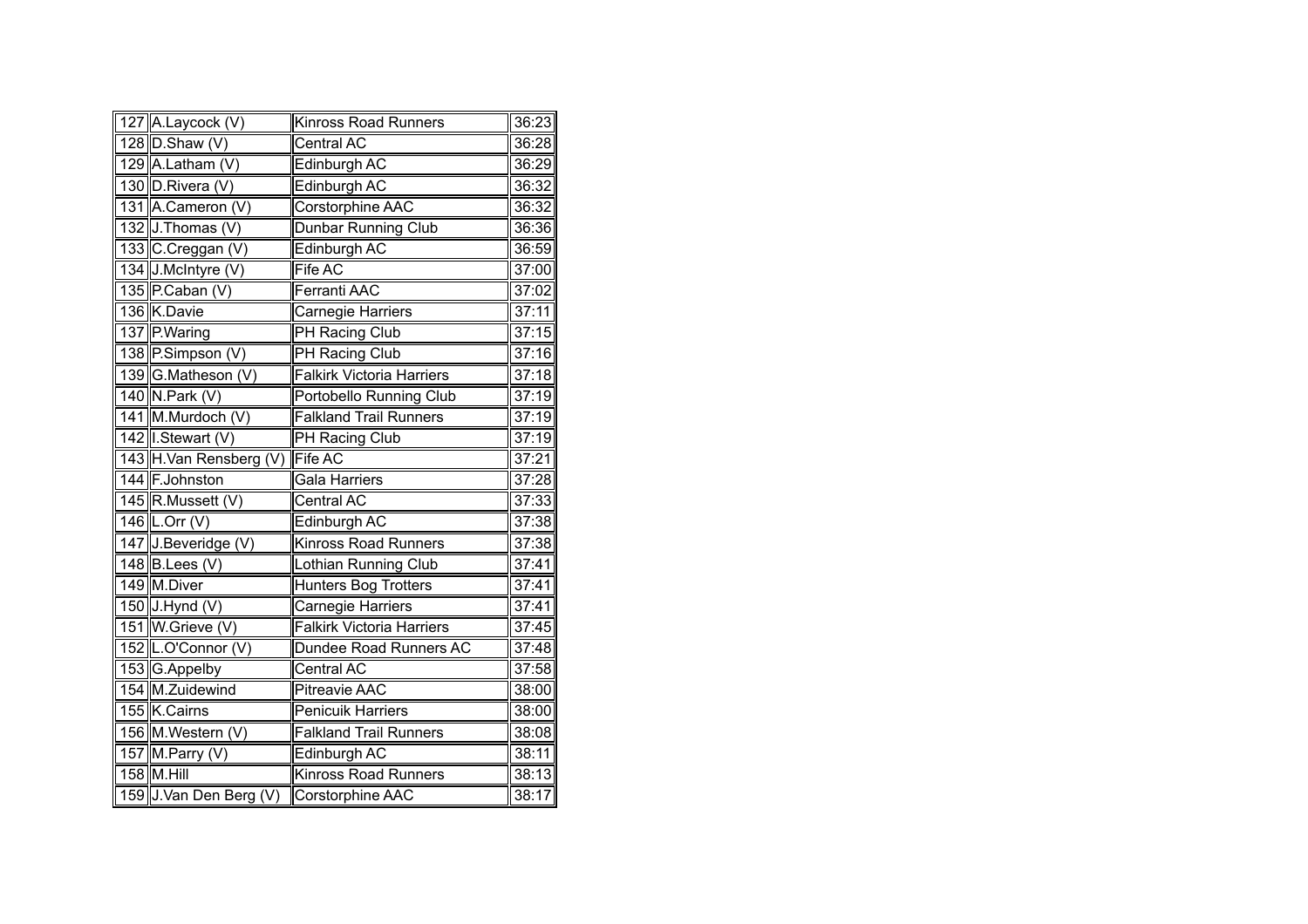| 160 $J.Hall (V)$      | Corstorphine AAC                | 38:20 |
|-----------------------|---------------------------------|-------|
| 161 I. Williamson (V) | Edinburgh AC                    | 38:22 |
| 162 D.Scott (V)       | Lasswade AAC                    | 38:24 |
| 163 J.Subke (V)       | <b>Central AC</b>               | 38:28 |
| 164 D.Alexander (V)   | Harmeny AAC                     | 38:32 |
| 165 M.Mitchell (V)    | Dundee Road Runners AC          | 38:32 |
| 166 M.MacKenzie (V)   | <b>PH Racing Club</b>           | 38:35 |
| 167 G.Pryde (V)       | <b>Lomond Hill Runners AAC</b>  | 38:41 |
| 168 J.Cherry          | Dundee Road Runners AC          | 38:43 |
| 169 A.Inglis $(V)$    | <b>Teviotdale Harriers</b>      | 38:44 |
| 170 $A.Hindle(V)$     | <b>Hunters Bog Trotters</b>     | 38:49 |
| 171 G.Wilson (V)      | <b>Carnegie Harriers</b>        | 38:51 |
| 172 C.Hartles         | Edinburgh AC                    | 38:52 |
| 173 I.Dunsmore (V)    | <b>Central AC</b>               | 38:56 |
| 174 N.Reynolds (V)    | Dundee Hawkhill Harriers        | 39:02 |
| 175 H.Buchanan (V)    | Central AC                      | 39:04 |
| 176 D.Sleigh (V)      | Fife AC                         | 39:08 |
| 177 P.Stewart (V)     | <b>Perth Road Runners</b>       | 39:16 |
| 178 M.Twigg (V)       | <b>Hunters Bog Trotters</b>     | 39:24 |
| 179 N.Passway (V)     | <b>Dundee Hawkhill Harriers</b> | 39:30 |
| 180 A.Biggar (V)      | <b>Teviotdale Harriers</b>      | 39:32 |
| 181 D.Hanlon (V)      | Dundee Hawkhill Harriers        | 39:37 |
| 182 O.Pound           | Portobello Running Club         | 39:37 |
| 183 S.Dickson (V)     | Lasswade AAC                    | 39:43 |
| 184 M.Placentino (V)  | Dundee Hawkhill Harriers        | 39:45 |
| 185 M.Upward          | Portobello Running Club         | 39:50 |
| 186 B.Noad            | Central AC                      | 39:52 |
| 187 G.Kemp            | <b>Kinross Road Runners</b>     | 39:55 |
| 188 K.Murray (V)      | <b>Falkland Trail Runners</b>   | 39:57 |
| 189 A.Love (V)        | Aberdeen AAC                    | 39:59 |
| 190 A.Murray (V)      | Carnegie Harriers               | 40:00 |
| 191 S.Grieshaber (V)  | Perth Road Runners              | 40:02 |
| 192 S.Dillon (V)      | Fife AC                         | 40:04 |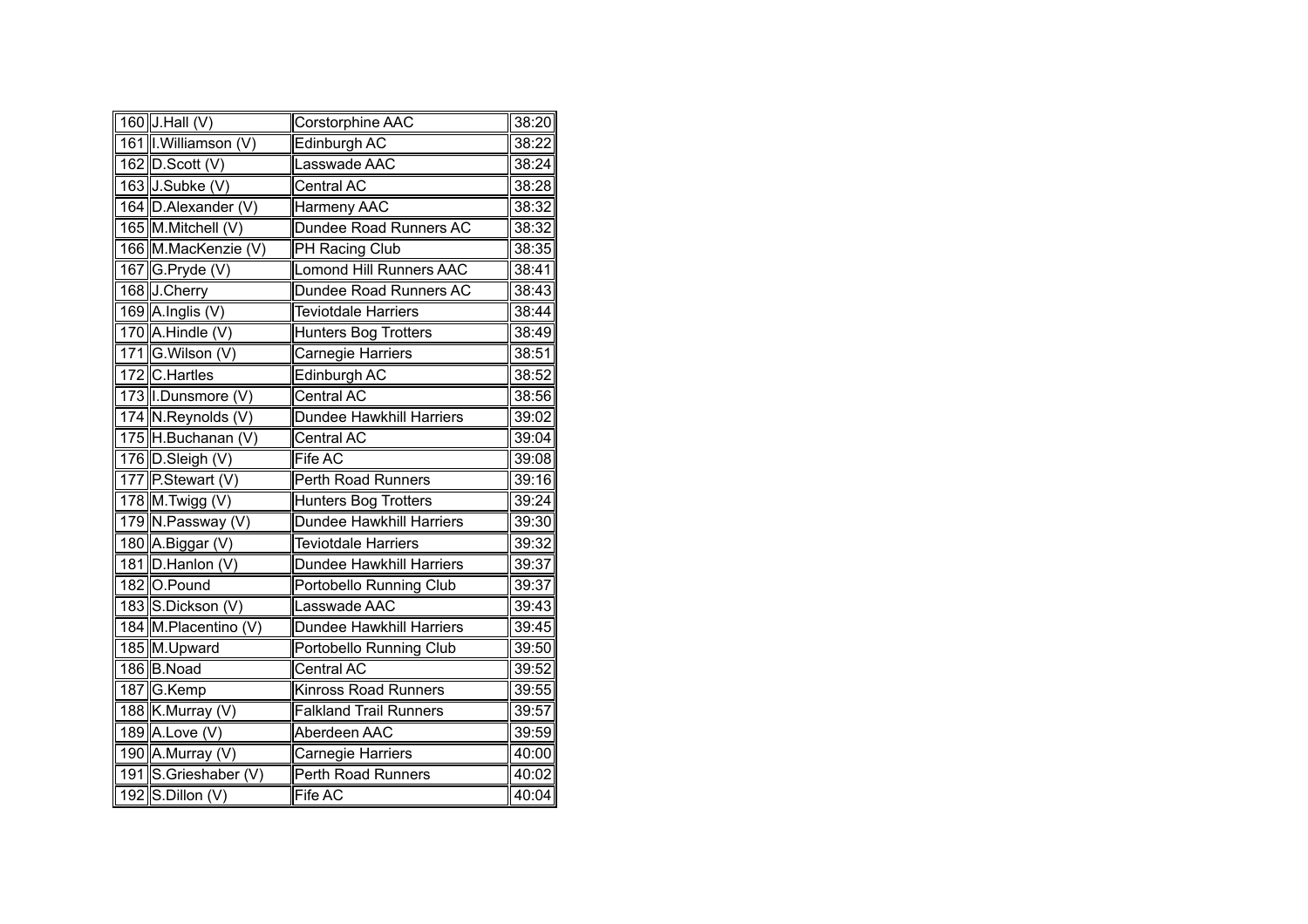| 193 C.Collins (V)            | Dundee Hawkhill Harriers         | 40:09 |
|------------------------------|----------------------------------|-------|
| 194 D.Mason                  | Linlithgow AC                    | 40:17 |
| 195 M.Applin (V)             | Gala Harriers                    | 40:18 |
| 196 R.Christie               | <b>Falkirk Victoria Harriers</b> | 40:27 |
| 197 A.Redman                 | Metro Aberdeen Running Club      | 40:32 |
| 198 P.Forte (V)              | <b>Dundee Hawkhill Harriers</b>  | 40:33 |
| 199 A.Sinclair (V)           | <b>Kinross Road Runners</b>      | 40:36 |
| 200 N.Balloch                | PH Racing Club                   | 40:58 |
| 201 S.Dye (V)                | Dundee Hawkhill Harriers         | 41:00 |
| 202 D.Blanes (V)             | <b>Pitreavie AAC</b>             | 41:01 |
| 203 G.McFarlane (V)          | <b>Pitreavie AAC</b>             | 41:03 |
| 204 J.Denis (V)              | Harmeny AAC                      | 41:06 |
| $\overline{205}$ C. Ross (V) | Lothian Running Club             | 41:14 |
| 206 H.Mulholland (V)         | Lothian Running Club             | 41:26 |
| 207 C.Douglas                | <b>Falkirk Victoria Harriers</b> | 41:28 |
| 208 D. Wilkie                | <b>Hunters Bog Trotters</b>      | 41:30 |
| 209 B.Miller $(V)$           | Carnegie Harriers                | 41:30 |
| 210 P.Parr-Burnham (V)       | Lasswade AAC                     | 41:45 |
| $\overline{211}$ C.Blair (V) | Pitreavie AAC                    | 41:52 |
| 212 A.Ross (V)               | Harmeny AAC                      | 42:02 |
| 213 I.Simpson (V)            | <b>Falkland Trail Runners</b>    | 42:07 |
| 214 G.Lupton (V)             | <b>Portobello Running Club</b>   | 42:15 |
| 215 J.McLaren (V)            | <b>Falkirk Victoria Harriers</b> | 42:15 |
| 216 D.Brydon (V)             | Gala Harriers                    | 42:19 |
| 217 G.Barker (V)             | Fife AC                          | 42:21 |
| $218$ B.Davie (V)            | Carnegie Harriers                | 42:25 |
| 219 A.Anderson (V)           | Dunbar Running Club              | 42:29 |
| 220 N.Thomas (V)             | <b>Hunters Bog Trotters</b>      | 42:32 |
| $221$ J. Martin (V)          | <b>Falkirk Victoria Harriers</b> | 42:38 |
| 222 S.Nisbet (V)             | <b>Kinross Road Runners</b>      | 42:41 |
| 223 T.Catlin $(V)$           | <b>Falkland Trail Runners</b>    | 42:42 |
| 224 I.Cumming (V)            | Corstorphine AAC                 | 42:46 |
| 225 J.Waters (V)             | Harmeny AAC                      | 42:51 |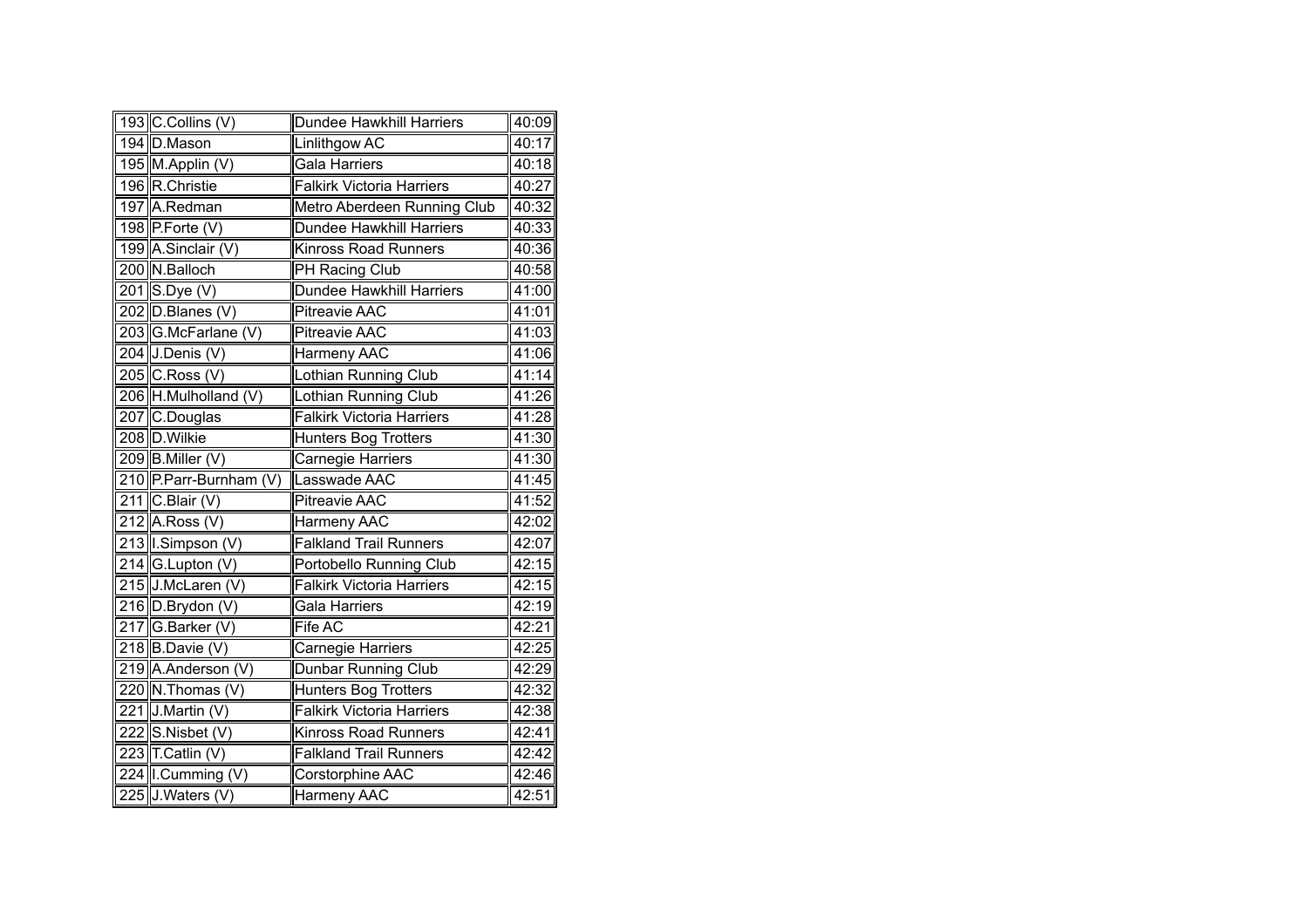| 226 T.Sludden (V)          | <b>Pitreavie AAC</b>             | 42:54 |
|----------------------------|----------------------------------|-------|
| 227 G.Knipe (V)            | Lasswade AAC                     | 43:16 |
| 228 D.Steele (V)           | Edinburgh AC                     | 43:31 |
| 229 G.Barrie (V)           | Carnegie Harriers                | 43:35 |
| 230 A.Stavert              | Portobello Running Club          | 44:08 |
| 231 P.Reed $(V)$           | Dundee Road Runners AC           | 44:13 |
| 232 A.Murray               | Lothian Running Club             | 44:15 |
| 233 C.Sinclair (V)         | Central AC                       | 44:22 |
| 234 K.Mathewson (V)        | <b>Stirling Triathlon Club</b>   | 44:28 |
| 235 I. Thomson (V)         | <b>Strathearn Harriers</b>       | 44:30 |
| 236 S.Blair $(V)$          | Corstorphine AAC                 | 44:34 |
| 237 G.McLean (V)           | Corstorphine AAC                 | 44:48 |
| 238 J.Thyne (V)            | Hunters Bog Trotters             | 44:52 |
| 239 E.Stevenson (V)        | Edinburgh AC                     | 44:57 |
| 240 K.Mearns (V)           | Lothian Running Club             | 45:01 |
| $\overline{241}$ A.Simpson | Portobello Running Club          | 45:03 |
| 242 A.Latona               | Portobello Running Club          | 45:05 |
| 243 K.Letham (V)           | <b>Dundee Hawkhill Harriers</b>  | 45:39 |
| 244 J.Alexander (V)        | Lothian Running Club             | 45:52 |
| 245 T.Cooper (V)           | <b>Stirling Triathlon Club</b>   | 45:55 |
| 246 C.Campbell (V)         | Central AC                       | 45:55 |
| 247 R.Armstrong (V)        | Fife AC                          | 46:05 |
| 248 P.Lockie (V)           | <b>Teviotdale Harriers</b>       | 46:12 |
| $249$ R. Milton (V)        | PH Racing Club                   | 46:13 |
| 250 C.McNair (V)           | <b>Pitreavie AAC</b>             | 46:14 |
| 251 M.Dilek (V)            | <b>Falkirk Victoria Harriers</b> | 46:25 |
| 252 S.Murray (V)           | <b>Falkland Trail Runners</b>    | 46:28 |
| 253 G.Morrison (V)         | <b>Strathearn Harriers</b>       | 46:42 |
| 254 R.White                | Livingston AC                    | 46:56 |
| 255 P.Hernandez (V)        | Dundee Hawkhill Harriers         | 47:01 |
| 256 D.Duncan (V)           | <b>Pitreavie AAC</b>             | 47:05 |
| 257 A.Coltman (V)          | <b>Teviotdale Harriers</b>       | 47:28 |
| 258 P.Smithard (V)         | Carnegie Harriers                | 48:44 |